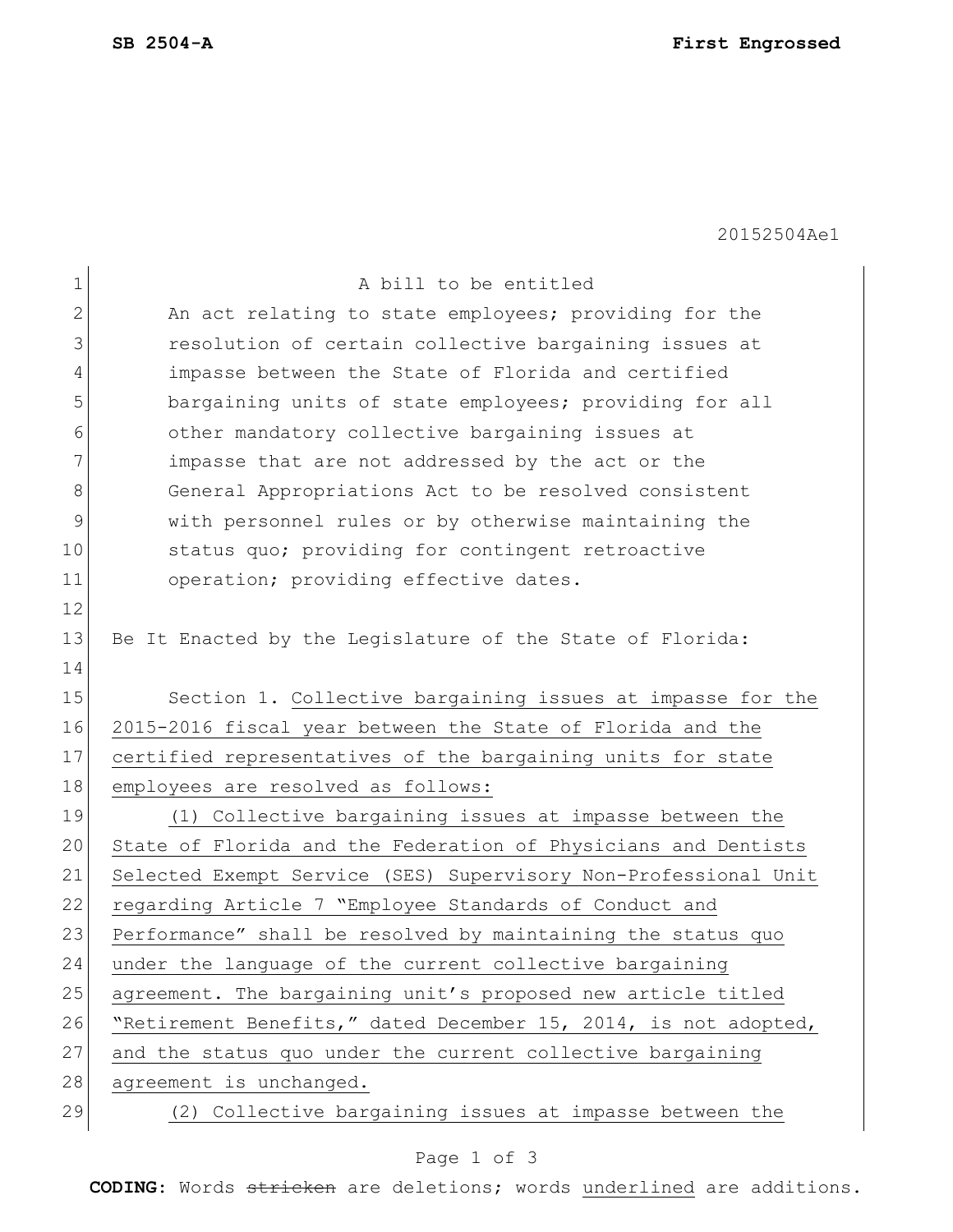20152504Ae1

30 State of Florida and the Federation of Physicians and Dentists 31 State Employees Attorneys Guild regarding Article 7 "Employee 32 Standards of Conduct and Performance" shall be resolved by 33 maintaining the status quo under the language of the current 34 collective bargaining agreement. The bargaining unit's proposed 35 new article titled "Retirement Benefits," dated December 15, 36 2014, is not adopted, and the status quo under the current 37 collective bargaining agreement is unchanged. 38 (3) Collective bargaining issues at impasse between the 39 State of Florida and the Federation of Physicians and Dentists 40 Selected Exempt Service (SES) Physicians Unit regarding Article 41 7 "Employee Standards of Conduct and Performance" shall be 42 resolved by maintaining the status quo under the language of the 43 current collective bargaining agreement. The bargaining unit's 44 proposed new article titled "Retirement Benefits," dated 45 December 15, 2014, is not adopted, and the status quo under the 46 current collective bargaining agreement is unchanged. 47 (4) Collective bargaining issues at impasse between the 48 State of Florida and the Florida State Fire Service Association 49 regarding Article 13 "Health and Welfare" shall be resolved by 50 maintaining the status quo under the current collective 51 bargaining agreement and Article 23 "Hours of Work and Overtime" 52 shall be resolved pursuant to the state's proposal dated March 53 6, 2015. The bargaining unit's proposed new article titled 54 "Promotional Step Pay Plan System," dated October 13, 2014, is 55 not adopted, and the status quo under the current collective 56 bargaining agreement is unchanged. 57 (5) Collective bargaining issues at impasse between the 58 State of Florida and the Teamsters Local Union No. 2011,

## Page 2 of 3

**CODING**: Words stricken are deletions; words underlined are additions.